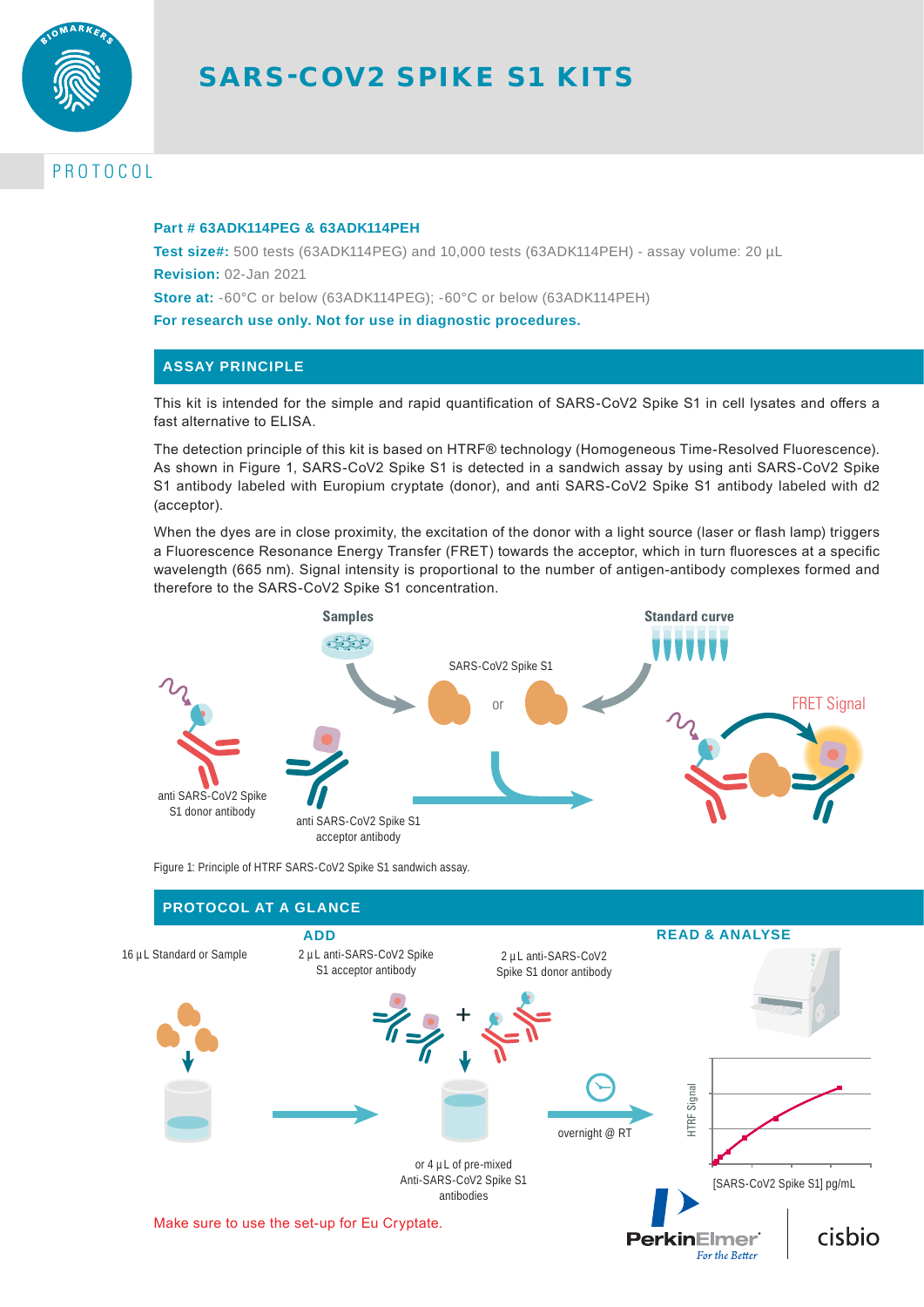#### **MATERIALS PROVIDED:**

| <b>KIT COMPONENTS</b>                   | 500 TESTS *<br>CAT#63ADK114PEG            | 10,000 TESTS *<br><b>CAT # 63ADK114PEH</b>  |
|-----------------------------------------|-------------------------------------------|---------------------------------------------|
| SARS-CoV2 Spike S1 Standard<br>Frozen   | 1 vial - $50 \mu L$<br>320 ng/mL          | 1 vial $-50$ $\mu$ L<br>$320 \text{ ng/mL}$ |
| SARS-CoV2 Spike S1 Eu Cryptate Antibody | 1 vial - 20 µL<br>Frozen - 50X            | 1 vial - 0.4 mL<br>Frozen - 50X             |
| SARS-CoV2 Spike S1 d2 Antibody          | 1 vial - 20 µL<br>Frozen - 50X            | 1 vial - 0.4 mL<br>Frozen - 50X             |
| Lysis buffer #5 **<br>4X                | 4 vials<br>2 mL                           | 1 vial<br>130 mL                            |
| Detection buffer ***<br>ready-to-use    | 1 vial<br>2 mL<br><b>Detection Buffer</b> | 1 vial<br>$50$ mL<br>Detection Buffer       |

\* When used as advised, the two available kit sizes will provide sufficient reagents for 500 tests and 10,000 tests respectively in 20 µL final volume..

Assay volumes can be adjusted proportionally to run the assay in 96 or 1536 well microplates.

\*\* Medium like cell culture medium can be an alternative to the diluent.

\*\*\* The Detection buffer is used to prepare working solutions of acceptor and donor reagents.

#### **PURCHASE SEPARATELY:**

• HTRF®-Certified Reader. Make sure the setup for Eu Cryptate is used.

For a list of HTRF-compatible readers and set-up recommendations, please visit www.cisbio.com/compatible-readers

• Small volume (SV) detection microplates. For information about microplate recommendations, please visit our website at: cisbio. com/microplates-recommendations

#### **STORAGE AND STABILITY**



Store the kit at -60°C or below.

Under proper storage conditions, reagents are stable until the expiry date indicated on the label. Detection buffer is shipped frozen, but can be stored at 2-8°C in your premises.

If lyophilized, reconstituted reagents, antibodies, and standard stock solutions may be frozen and thawed only once. To avoid freeze/thaw cycles, it is recommended to dispense remaining stock solutions into disposable plastic vials for storage at -60°C or below .

Reagents

Volume of SARS CoV2 Spike S1 standard aliquots should not be under 10 µL.

#### **REAGENT PREPARATION**

#### **BEFORE YOU BEGIN:**

- It is very important to prepare reagents in the specified buffers. The use of an incorrect lysis buffer may affect reagent stability and assay results.
- Thaw the frozen reagents at room temperature, allow them to warm up to room temperature for at least 30 mins before use
- Before use, allow Lysis buffer and Detection buffer to warm up at room temperature and homogenize them with a vortex.
- Antibody solutions must be prepared in individual vials and can be mixed prior to dispensing.
- SARS-CoV2 Spike S1 standards (for standard curve) must be prepared in lysis buffer or in the same medium as the samples.

## **TAKE CARE TO PREPARE STOCK AND WORKING SOLUTIONS ACCORDING TO THE DIRECTIONS FOR THE KIT SIZE YOU HAVE PURCHASED.**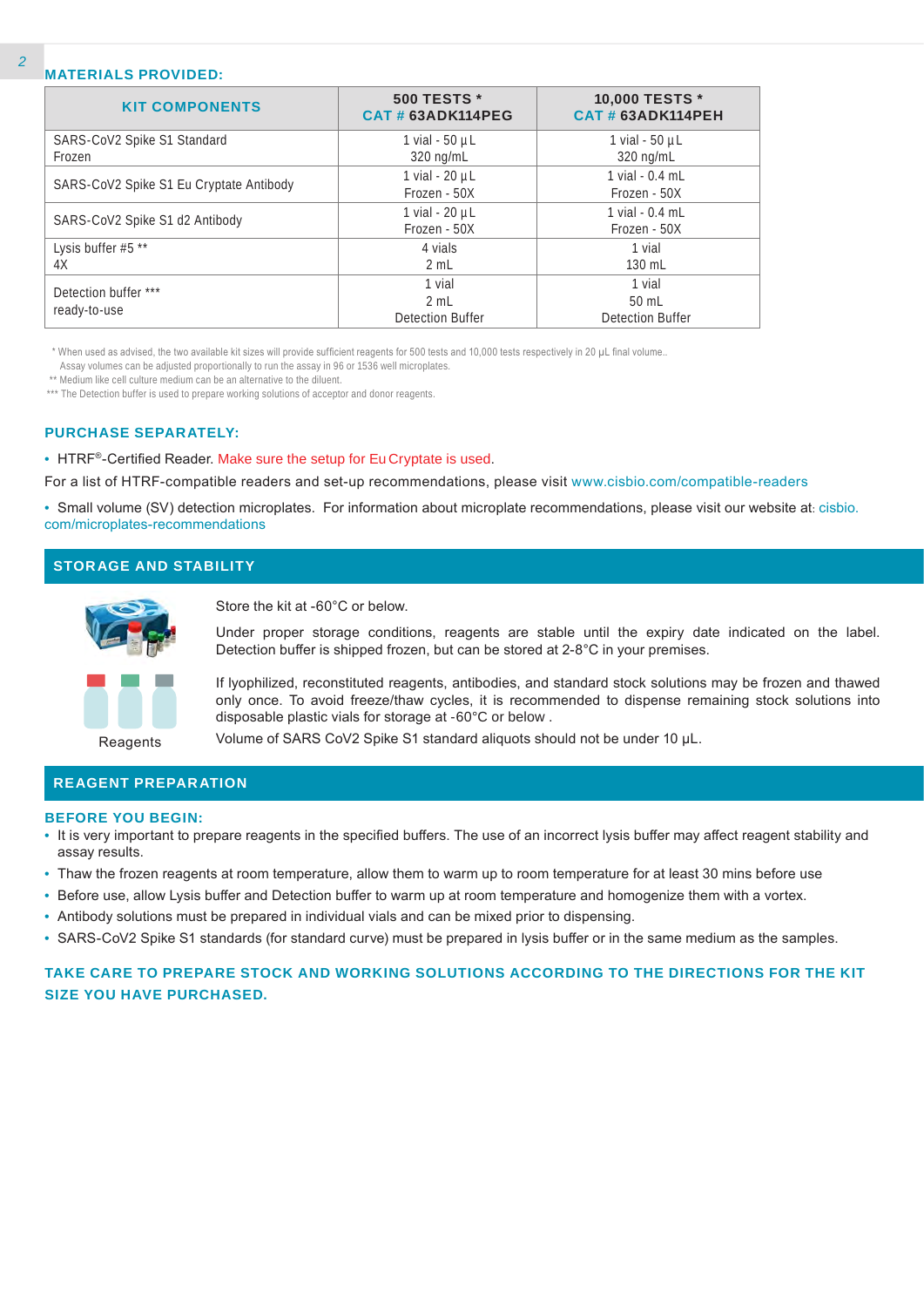# **TO PREPARE REAGENT STOCK SOLUTIONS:**

| 500 TESTS KIT - 63ADK114PEG                                                                                                                                                                                                                                                                                                                                                                                                                                         |                                              | 10,000 TESTS KIT - 63ADK114PEH |                                                                                                                                                                                                                                                                                                                                                                                                                                                                     |
|---------------------------------------------------------------------------------------------------------------------------------------------------------------------------------------------------------------------------------------------------------------------------------------------------------------------------------------------------------------------------------------------------------------------------------------------------------------------|----------------------------------------------|--------------------------------|---------------------------------------------------------------------------------------------------------------------------------------------------------------------------------------------------------------------------------------------------------------------------------------------------------------------------------------------------------------------------------------------------------------------------------------------------------------------|
|                                                                                                                                                                                                                                                                                                                                                                                                                                                                     | Anti-SARS-CoV2 Spike S1 Eu Cryptate antibody |                                |                                                                                                                                                                                                                                                                                                                                                                                                                                                                     |
| Thaw the SARS-CoV2 Spike S1 Eu Cryptate antibody<br>Mix gently.<br>This 50X stock solution can be frozen and stored at<br>-60°C or below.                                                                                                                                                                                                                                                                                                                           |                                              |                                | Thaw the SARS-CoV2 Spike S1 Eu Cryptate antibody<br>. Mix gently.<br>This 50X stock solution can be frozen and stored at<br>$-60^{\circ}$ C or below.                                                                                                                                                                                                                                                                                                               |
|                                                                                                                                                                                                                                                                                                                                                                                                                                                                     | Anti-SARS-CoV2 Spike S1 d2 antibody          |                                |                                                                                                                                                                                                                                                                                                                                                                                                                                                                     |
| Thaw the SARS-CoV2 Spike S1 d2 antibody . Mix<br>gently.<br>This 50X stock solution can be frozen and stored at<br>$-60^{\circ}$ C or below.                                                                                                                                                                                                                                                                                                                        |                                              |                                | Thaw the SARS-CoV2 Spike S1 d2 antibody . Mix<br>gently.<br>This 50X stock solution can be frozen and stored at<br>$-60^{\circ}$ C or below.                                                                                                                                                                                                                                                                                                                        |
|                                                                                                                                                                                                                                                                                                                                                                                                                                                                     | SARS-CoV2 Spike S1 Standard                  |                                |                                                                                                                                                                                                                                                                                                                                                                                                                                                                     |
| Thaw the SARS-CoV2 Capsid Standard solution<br>(320 ng/mL) at RT. Mix gently. To avoid freeze/thaw<br>cycles, it is recommended to dispense remaining stock<br>solution into disposable plastic vials for storage at<br>$-60^{\circ}$ C or below.                                                                                                                                                                                                                   |                                              |                                | Thaw the SARS-CoV2 Capsid Standard solution<br>(320 ng/mL) at RT. Mix gently. To avoid freeze/thaw<br>cycles, it is recommended to dispense remaining stock<br>solution into disposable plastic vials for storage at<br>$-60^{\circ}$ C or below.                                                                                                                                                                                                                   |
|                                                                                                                                                                                                                                                                                                                                                                                                                                                                     | Lysis buffer                                 |                                |                                                                                                                                                                                                                                                                                                                                                                                                                                                                     |
| Determine the amount of lysis buffer needed for the<br>experiment. Each 96-well requires generally 50 µL<br>of lysis buffer. Dilute 4-fold the 4 X lysis buffer with<br>distilled water: homogenize the 4 X lysis buffer with a<br>vortex and add 1 volume of stock solution in 3 volumes<br>of distilled water (e.g., 1.25 mL of lysis buffer + 3.75<br>mL of distilled water). Mix gently after dilution. This 1 X<br>lysis buffer is stable for 2 days at 2-8°C. | 3 vol                                        | 1 vol<br>4X                    | Determine the amount of lysis buffer needed for the<br>experiment. Each 96-well requires generally 50 µL<br>of lysis buffer. Dilute 4-fold the 4 X lysis buffer with<br>distilled water: homogenize the 4 X lysis buffer with a<br>vortex and add 1 volume of stock solution in 3 volumes<br>of distilled water (e.g., 1.25 mL of lysis buffer + 3.75<br>mL of distilled water). Mix gently after dilution. This 1 X<br>lysis buffer is stable for 2 days at 2-8°C. |
|                                                                                                                                                                                                                                                                                                                                                                                                                                                                     | <b>Detection buffer</b>                      |                                |                                                                                                                                                                                                                                                                                                                                                                                                                                                                     |
| The Detection buffer is ready-to-use.                                                                                                                                                                                                                                                                                                                                                                                                                               |                                              |                                | The Detection buffer is ready-to-use.                                                                                                                                                                                                                                                                                                                                                                                                                               |

## **TO PREPARE ANTIBODY WORKING SOLUTIONS:**

Each well requires 2 µL of SARS-CoV2 Spike S1-Eu Cryptate Antibody and 2 µL of SARS-CoV2 Spike S1-d2 Antibody.

Prepare the two antibody solutions in separate vials.

| 500 TESTS KIT - 63ADK114PEG                                                                                                                                                                                                                                                                                                                |                   | 10,000 TESTS KIT - 63ADK114PEH          |                                                                                                                                                                                                                                                                                                                                        |  |
|--------------------------------------------------------------------------------------------------------------------------------------------------------------------------------------------------------------------------------------------------------------------------------------------------------------------------------------------|-------------------|-----------------------------------------|----------------------------------------------------------------------------------------------------------------------------------------------------------------------------------------------------------------------------------------------------------------------------------------------------------------------------------------|--|
|                                                                                                                                                                                                                                                                                                                                            |                   | SARS-CoV2 Spike S1 Eu Cryptate antibody |                                                                                                                                                                                                                                                                                                                                        |  |
| Dilute 50-fold the 50X stock solution (thawed<br>reagent) of Anti-SARS-CoV2 Spike S1 Eu Cryptate<br>antibody with the Detection buffer: add 1 volume of<br>Eu Cryptate antibody stock solution in 49 volumes<br>of Detection buffer (e.g., 20 µL of reconstituted<br>Eu Cryptate antibody stock solution + 980 µL of<br>Detection Buffer). | $49$ vol<br>1 vol | 49 vol<br>1 vol                         | Dilute 50-fold the 50X stock solution (thawed<br>reagent) of Anti SARS-CoV2 Spike S1 Eu Cryptate<br>antibody with the Detection buffer: add 1 volume<br>of Cryptate antibody stock solution in 49 volumes<br>of Detection buffer (e.g., 0.4 mL of reconstituted<br>Cryptate-antibody stock solution + 19.6 mL of<br>Detection Buffer). |  |
| SARS-CoV2 Spike S1 d2 antibody                                                                                                                                                                                                                                                                                                             |                   |                                         |                                                                                                                                                                                                                                                                                                                                        |  |
| Dilute 50-fold the 50X stock solution (thawed<br>reagent) of Anti-SARS-CoV2 Spike S1 d2 antibody<br>with the Detection buffer: add 1 volume of d2<br>antibody stock solution in 49 volumes of Detection<br>buffer (e.g., 20 µL of reconstituted d2 antibody stock<br>solution + 980 µL of Detection Buffer).                               | 49 vol<br>1 vol   | $49$ vol<br>1 vol                       | Dilute 50-fold the 50X stock solution (thawed<br>reagent) of Anti-SARS-CoV2 Spike S1 d2 antibody<br>with the Detection buffer: add 1 volume of d2<br>antibody stock solution in 49 volumes of Detection<br>buffer (e.g., 0.4 mL of reconstituted d2 antibody<br>stock solution + 19.6 mL of Detection Buffer).                         |  |
| Antibody mix                                                                                                                                                                                                                                                                                                                               |                   |                                         |                                                                                                                                                                                                                                                                                                                                        |  |
| It is possible to pre-mix the two ready-to-use<br>antibody solutions just prior to dispensing the<br>reagents by adding 1 volume of d2 antibody solution<br>to 1 volume of Cryptate antibody solution (e.g. 1 mL<br>of d2 antibody + 1 mL of Cryptate antibody).                                                                           |                   |                                         | It is possible to pre-mix the two ready-to-use<br>antibody solutions just prior to dispensing the<br>reagents by adding 1 volume of d2 antibody solution<br>to 1 volume of Cryptate antibody solution (e.g. 1 mL<br>of d2 antibody + 1 mL of Cryptate antibody).                                                                       |  |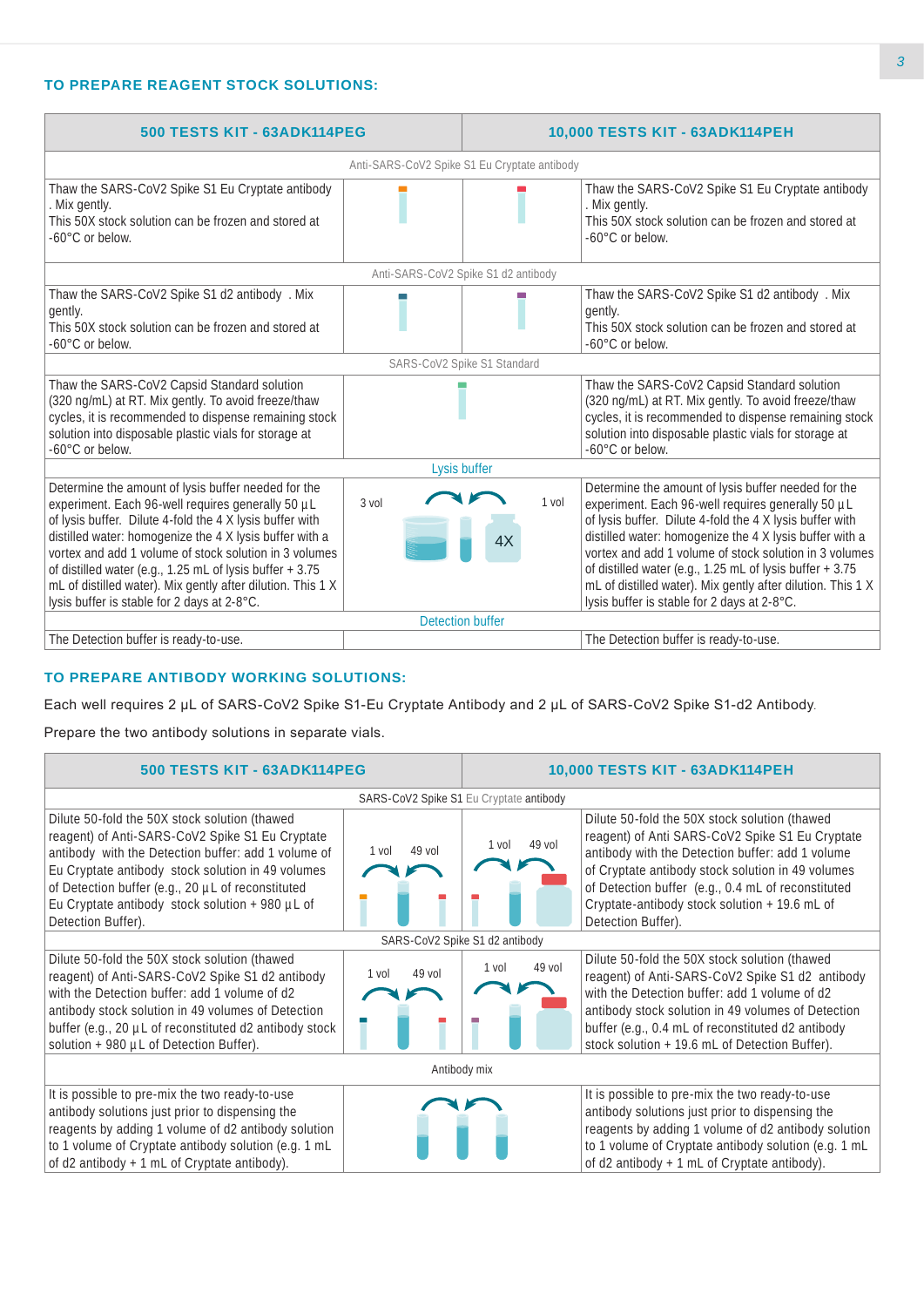#### **TO PREPARE STANDARD WORKING SOLUTIONS:**

- Each well requires 16 µL of standard.
- Dilute the standard stock solution serially with lysis buffer #5 (1X)
- In order to check for a potential interference effect from your own assay buffer when using the assay for the first time, we highly recommend the parallel preparation of a standard curve in your own supplemented cell culture medium and in lysis buffer #5 (1X).
- In order to counteract any standard sticking, we recommend changing tips between each dilution.

#### A recommended standard dilution procedure is listed and illustrated below:

Dilute the standard stock solution 20-fold with lysis buffer; this yields the Standard Max solution (320 ng/mL)

Dilute the standard stock solution 20-fold with lysis buffer #5 (1X) to prepare high standard (Std7): e.g. take 10 µL of standard stock solution and add it to 190 µL of lysis buffer #5 (1X). Mix gently.

Use the high standard (Std7) to prepare the standard curve using 1/2.5 serial dilutions as follows:

- Dispense 150µL of lysis buffer #5 (1X) in each vial from Std6 to Std 0.
- Add 100 µL of standard to 150µL of lysis buffer #5 (1X), mix gently and repeat the 1/2.5 serial dilution to make standard solutions: std6, std5, std4, std3, std2, std1.

This will create 7 standards for the analyte. Std 0 (Negative control) is lysis buffer #5 (1X) or appropriate culture medium alone.



medium

| <b>STANDARD</b>                | <b>SERIAL DILUTIONS</b>                                | <b>SARS-COV2 SPIKE S1 WORKING</b><br><b>SOLUTIONS (PG/ML)</b> |
|--------------------------------|--------------------------------------------------------|---------------------------------------------------------------|
| <b>Standard Stock solution</b> | Thawed stock solution                                  | 320 000                                                       |
| Standard 7                     | 10 µL Standard Stock Solution + 190 µL lysis buffer 1X | 16 000                                                        |
| Standard 6                     | 100 µL standard 7 + 120 µL lysis buffer 1X             | 6400                                                          |
| Standard 5                     | 100 µL standard 6 + 120 µL lysis buffer 1X             | 2560                                                          |
| Standard 4                     | 100 µL standard 5 + 120 µL lysis buffer 1X             | 1 0 2 4                                                       |
| Standard 3                     | 100 µL standard 4 + 120 µL lysis buffer 1X             | 410                                                           |
| Standard 2                     | 100 µL standard 3 + 120 µL lysis buffer 1X             | 164                                                           |
| Standard 1                     | 100 µL standard 2 + 120 µL lysis buffer 1X             | 66                                                            |
| Standard 0                     | 120 µL lysis buffer 1X                                 |                                                               |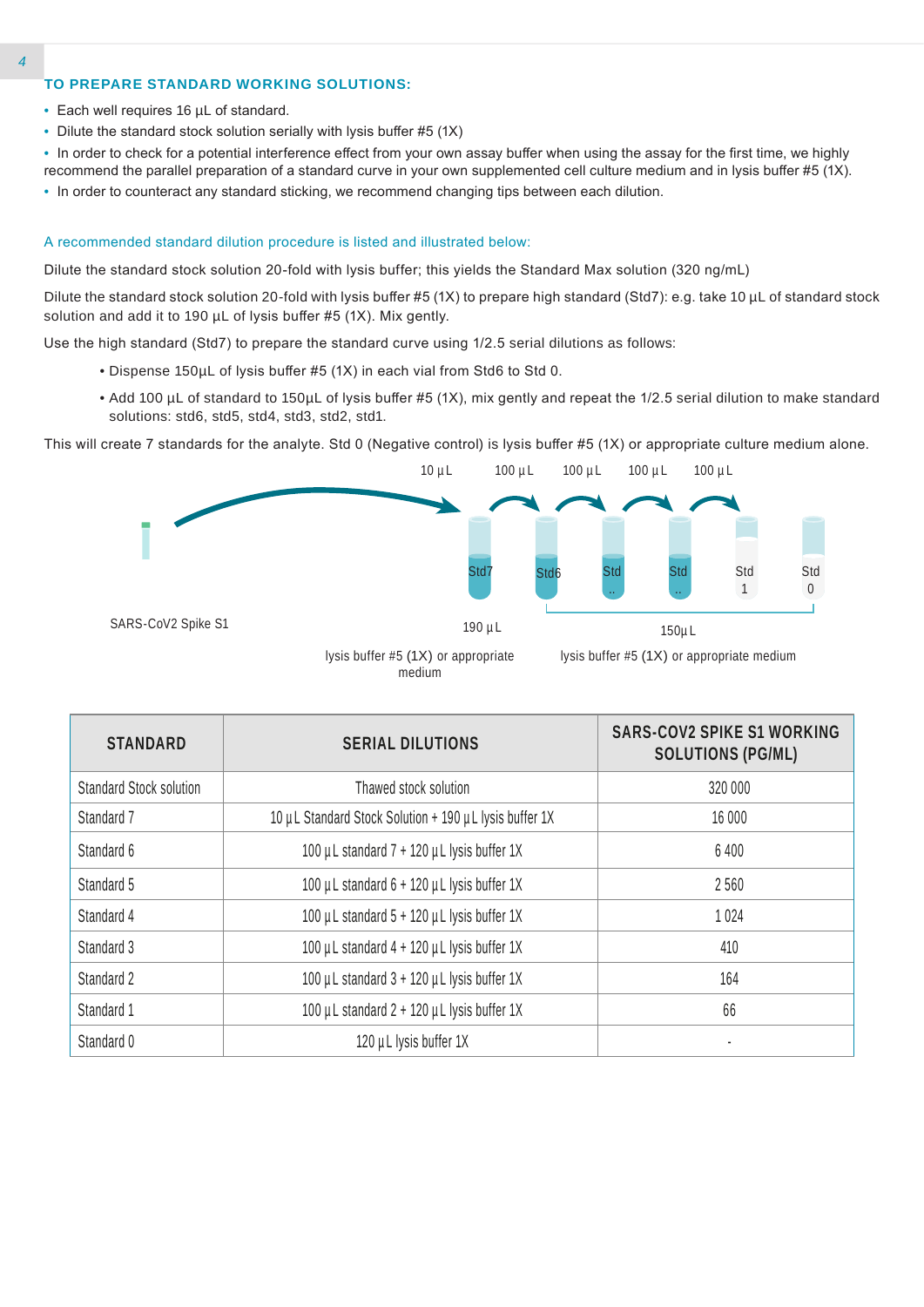#### **TO PREPARE SAMPLES:**

• Each well requires 16 µL of sample.

• Just after their collection, put the samples at 4°C and test them immediately. For later use, samples should be dispensed into disposable plastic vials and stored at -60°C or below. Avoid multiple freeze/thaw cycles.

• Samples with a concentration above the highest standard (Std7) must be diluted lysis buffer #5 (1X)

• The assay can be run under a two-plate protocol, where cells are plated and stimulated in the same culture plate, then transferred to the assay plate for the HTRF® detection. This protocol enables the cells' viability and confluence to be monitored. It can also be further streamlined to a one-plate assay protocol where plating, stimulation and detection is performed in a single plate. For two-plate & one-plate assay protocols for suspension cells and adherent cells kept in medium for the lysis, we recommend to use the lysis buffer 4X (ready to use) For two-plate & one-plateassay protocols for adherent cells removing the medium for lysis, we recommend to use the lysis buffer 1X. Cell density, stimulation time, lysis step and other parameters related to the biology are cell-dependent and need to be optimized.

• To obtain additional information or support, please contact the HTRF technical support team at cisbio.com/contact-us

#### **ASSAY PROTOCOL**

|           | Standard (Std 0 - Std7)                                                                      | <b>Samples</b>                                      |  |  |
|-----------|----------------------------------------------------------------------------------------------|-----------------------------------------------------|--|--|
| Step      | Dispense 16 µL of each SARS-CoV2 Spike S1 standard<br>(Std 0 - Std7) into each standard well | Dispense 16 µL of each sample into each sample well |  |  |
| Step      | Add 2 µL of SARS-CoV2 Spike S1 d2 antibody working solution to all wells                     |                                                     |  |  |
| Step 3    | Add 2 µL of SARS-CoV2 Spike S1 Eu Cryptate antibody working solution to all wells            |                                                     |  |  |
| Step      | Seal the plate and incubate overnight @ RT                                                   |                                                     |  |  |
| 5<br>Step | Remove the plate sealer and read on an HTRF® compatible reader                               |                                                     |  |  |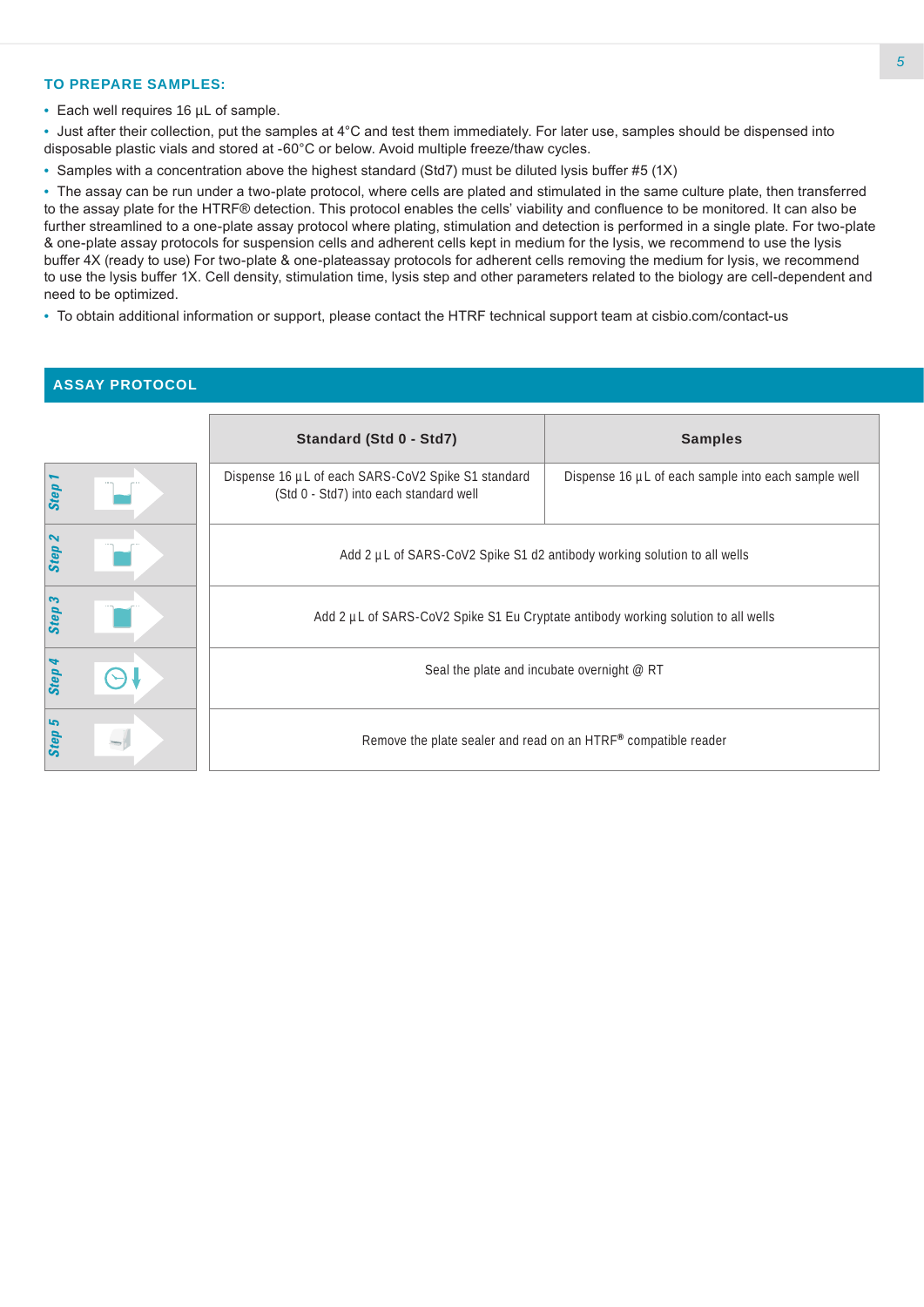|              | 1                                                                                                      | $\overline{2}$ | 3              | 4                                                                                   | 5              | 6              |
|--------------|--------------------------------------------------------------------------------------------------------|----------------|----------------|-------------------------------------------------------------------------------------|----------------|----------------|
| $\mathsf{A}$ | 16 µL Std 0 (Negative control)<br>2 µL SARS-CoV2 Spike S1-d2<br>2 µL SARS-CoV2 Spike S1-Eu<br>Cryptate | Repeat Well A1 | Repeat Well A1 | 16 µL Sample 1<br>2 µL SARS-CoV2 Spike S1-d2<br>2 µL SARS-CoV2 Spike S1-Eu Cryptate | Repeat Well A4 | Repeat Well A4 |
| B            | 16 µL Std 1<br>2 µL SARS-CoV2 Spike S1-d2<br>2 µL SARS-CoV2 Spike S1-Eu<br>Cryptate                    | Repeat Well B1 | Repeat Well B1 | 16 µL Sample 2<br>2 µL SARS-CoV2 Spike S1-d2<br>2 µL SARS-CoV2 Spike S1-Eu Cryptate | Repeat Well B4 | Repeat Well B4 |
|              | 16 µL Std 2<br>C 2 µL SARS-CoV2 Spike S1-d2<br>2 µL SARS-CoV2 Spike S1-Eu<br>Cryptate                  | Repeat Well C1 | Repeat Well C1 | 16 µL Sample 3<br>2 µL SARS-CoV2 Spike S1-d2<br>2 µL SARS-CoV2 Spike S1-Eu Cryptate | Repeat Well C4 | Repeat Well C4 |
| D            | 16 µL Std<br>2 µL SARS-CoV2 Spike S1-d2<br>2 µL SARS-CoV2 Spike S1-Eu<br>Cryptate                      | Repeat Well D1 | Repeat Well D1 | 16 µL Sample<br>2 µL SARS-CoV2 Spike S1-d2<br>2 µL SARS-CoV2 Spike S1-Eu Cryptate   | Repeat Well D4 | Repeat Well D4 |
| EI           | 16 µLStd<br>2 µL SARS-CoV2 Spike S1-d2<br>2 µL SARS-CoV2 Spike S1-Eu<br>Cryptate                       | Repeat Well E1 | Repeat Well E1 | 16 µL Sample<br>2 µL SARS-CoV2 Spike S1-d2<br>2 µL SARS-CoV2 Spike S1-Eu Cryptate   | Repeat Well E4 | Repeat Well E4 |
| F            | 16 µL Std<br>2 µL SARS-CoV2 Spike S1-d2<br>2 µL SARS-CoV2 Spike S1-Eu<br>Cryptate                      | Repeat Well F1 | Repeat Well F1 | 16 µL Sample<br>2 µL SARS-CoV2 Spike S1-d2<br>2 µL SARS-CoV2 Spike S1-Eu Cryptate   | Repeat Well F4 | Repeat Well F4 |
|              | 16 µL Std<br>G 2 µL SARS-CoV2 Spike S1-d2<br>2 µL SARS-CoV2 Spike S1-Eu<br>Cryptate                    | Repeat Well G1 | Repeat Well G1 | 16 µL Sample<br>2 µL SARS-CoV2 Spike S1-d2<br>2 µL SARS-CoV2 Snike S1-Eu Cryptate   | Repeat Well G4 | Repeat Well G4 |
|              | 16 µL Std<br>1 2 µL SARS-CoV2 Spike S1-d2<br>2 µL SARS-CoV2 Spike S1-Eu<br>Cryptate                    | Repeat Well H1 | Repeat Well H1 | $16 \mu$<br>$2 \mu L$ <sub>B</sub><br>$ul$ $\overline{c}$<br>$\overline{D}$         |                |                |

J K L M N O P  $\overline{\Omega}$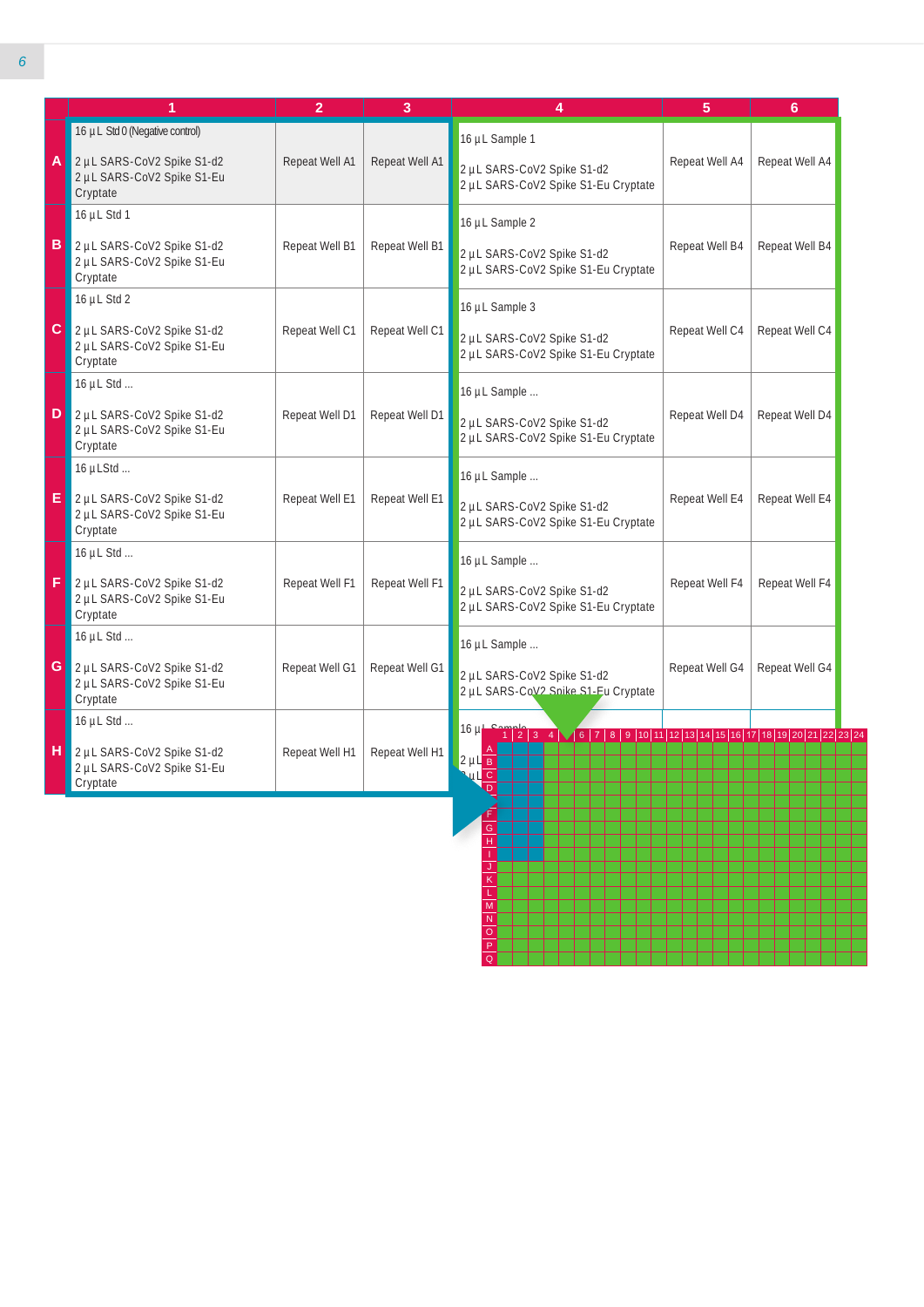# **DATA REDUCTION**

1. Calculate the ratio of the acceptor and donor emission signals for each individual well.

Ratio = 
$$
\frac{\text{Signal 665 nm}}{\text{Signal 620 nm}} \times 10^4
$$

2. Calculate the % CVs. The mean and standard deviation can then be worked out from ratio replicates.

$$
CV (%) = \frac{Standard deviation}{Mean Ratio} \times 100
$$

For more information about data reduction, please visit http://www.cisbio.com/htrf-ratio-and-data-reduction

#### **RESULTS**

This data must not be substituted for the data obtained in the laboratory and should be considered only as an example.

Results may vary from one HTRF® compatible reader to another.

Standard curve fitting with the 4 Parameter Logistic (4PL) model (with 1/Y² weighting):

|                               | Ratio (1) | CV(2) |
|-------------------------------|-----------|-------|
| Standard 0 - Negative control | 875       | 6%    |
| Standard 1 - 66 pg/mL         | 1072      | 7%    |
| Standard 2 - 164 pg/mL        | 1323      | 6%    |
| Standard 3 - 410 pg/mL        | 1901      | 2%    |
| Standard 4 - 1,024 pg/mL      | 3444      | 6%    |
| Standard 5 - 2,560 pg/mL      | 7111      | $1\%$ |
| Standard 6 - 6,400 pg/mL      | 13590     | 4%    |
| Standard 7 - 16,000 pg/mL     | 20303     | 4%    |